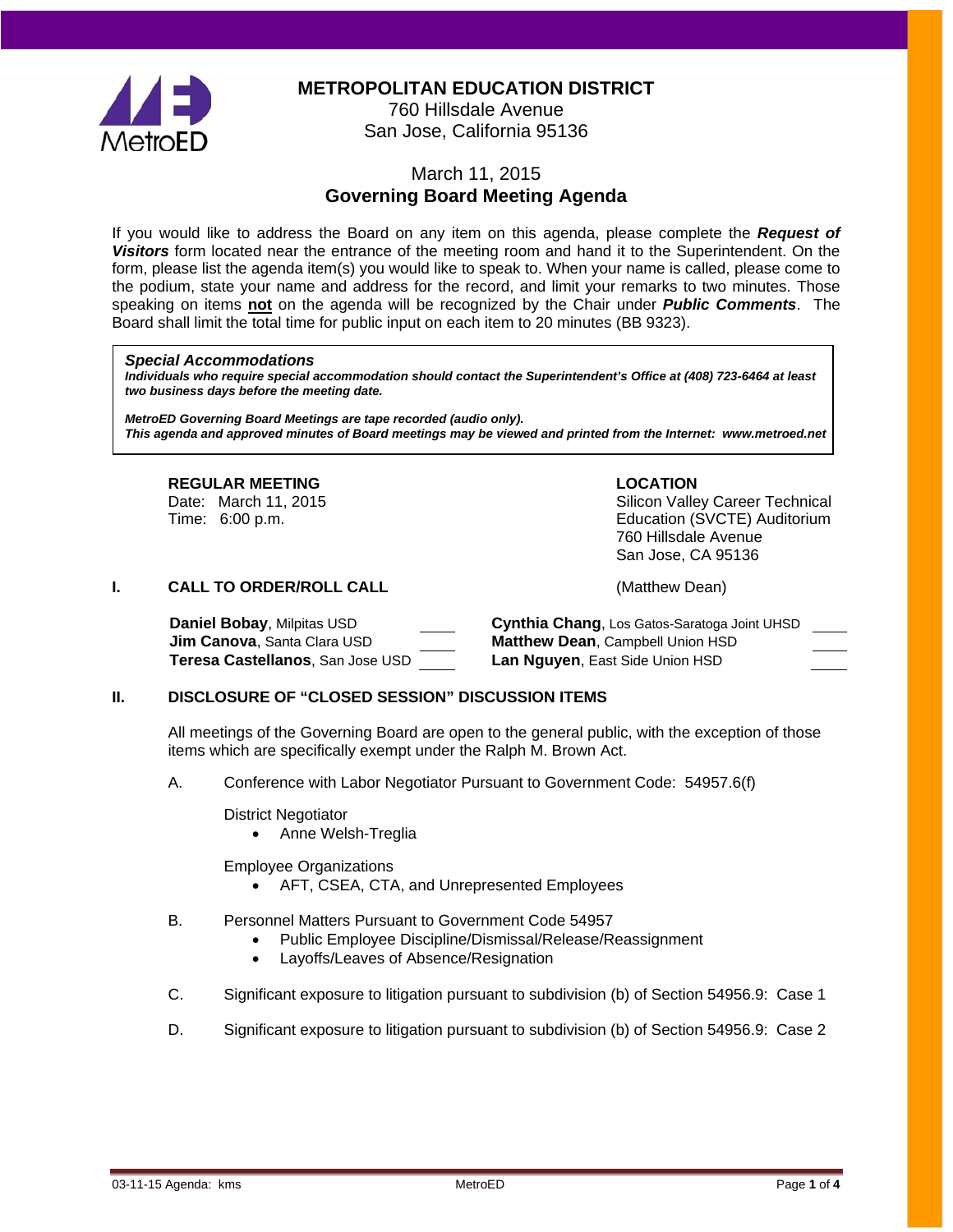#### **III. PUBLIC COMMENTS REGARDING CLOSED SESSION ITEMS**

*Members of the public may address the Board on any subject not on tonight's agenda; however, provisions of the Brown Act (Government Code 54954.2(a) and .3) preclude any action. As an unagendized item, no response is required from the Board or District Staff and no action can be taken; however, the Board may instruct the Superintendent to agendize the item for a future meeting. When your name is called, please come to the podium, state your name and address for the record, and limit your remarks to two minutes for individuals or five minutes for a group.*

#### **IV. ADJOURN TO CLOSED SESSION Time: 6:02 p.m.**

**Location: SVCTE, RM 819**

#### V. REGULAR MEETING<br>Reconvene from Closed Session **Time: 7:00 p.m.**<br>Location: SVCTE Auditorium **Reconvene from Closed Session**

## **VI. REPORT OF CLOSED SESSION ACTIONS CONSTRUCTED ACTIONS** (Matthew Dean)

- **VII. PLEDGE OF ALLEGIANCE** (Student)
- **VIII. ADOPT AGENDA** (Matthew Dean)

## **IX. PUBLIC COMMENTS**

*Members of the public may address the Board on any subject not on tonight's agenda; however, provisions of the Brown Act (Government Code 54954.2(a) and .3) preclude any action. As an unagendized item, no response is required from the Board or District Staff and no action can be taken; however, the Board may instruct the Superintendent to agendize the item for a future meeting. When your name is called, please come to the podium, state your name and address for the record, and limit your remarks to two minutes for individuals or five minutes for a group.*

#### **X. STUDENT REPORTS** (5-Minute Limitation) (Matthew Dean)

- A. Silicon Valley Adult Education (SVAE) Student
- B. Silicon Valley Career Technical Education (SVCTE) Student

#### **XI. SILICON VALLEY CTE FEATURED PROGRAM** (15-Minute Limitation) (Marianne Cartan)

A. Internet Engineering

#### **XII. SPECIAL ORDER OF BUSINESS** (Alyssa Lynch)

The Superintendent will update the Board on special projects or may request that individuals be allowed to present an item out of order on the agenda to accommodate their schedules.

## **XIII. CONSENT/ACTION CALENDAR (ACTION)**

**All matters listed under the Consent/Action Calendar and marked with an \*asterisk are considered by the Governing Board to be routine and will be enacted in one motion.** There will be no discussion of these items prior to the time the Board considers the motion, unless members of the Board or the Superintendent request specific items to be discussed and/or removed from the Consent Calendar.

\*1. [Approve](http://fbsd.metroed.net/ksmith/Board_Agenda/03-11-15BoardAgenda/Item-01_02-11-15BoardMinutes.pdf) Minutes from the Regular Board Meeting of February 11, 2015

#### **BUSINESS AND FINANCIAL FUNCTIONS**

\*2. [Approve](http://fbsd.metroed.net/ksmith/Board_Agenda/03-11-15BoardAgenda/Item-02.pdf) February Warrants Approval List (Marie dela Cruz)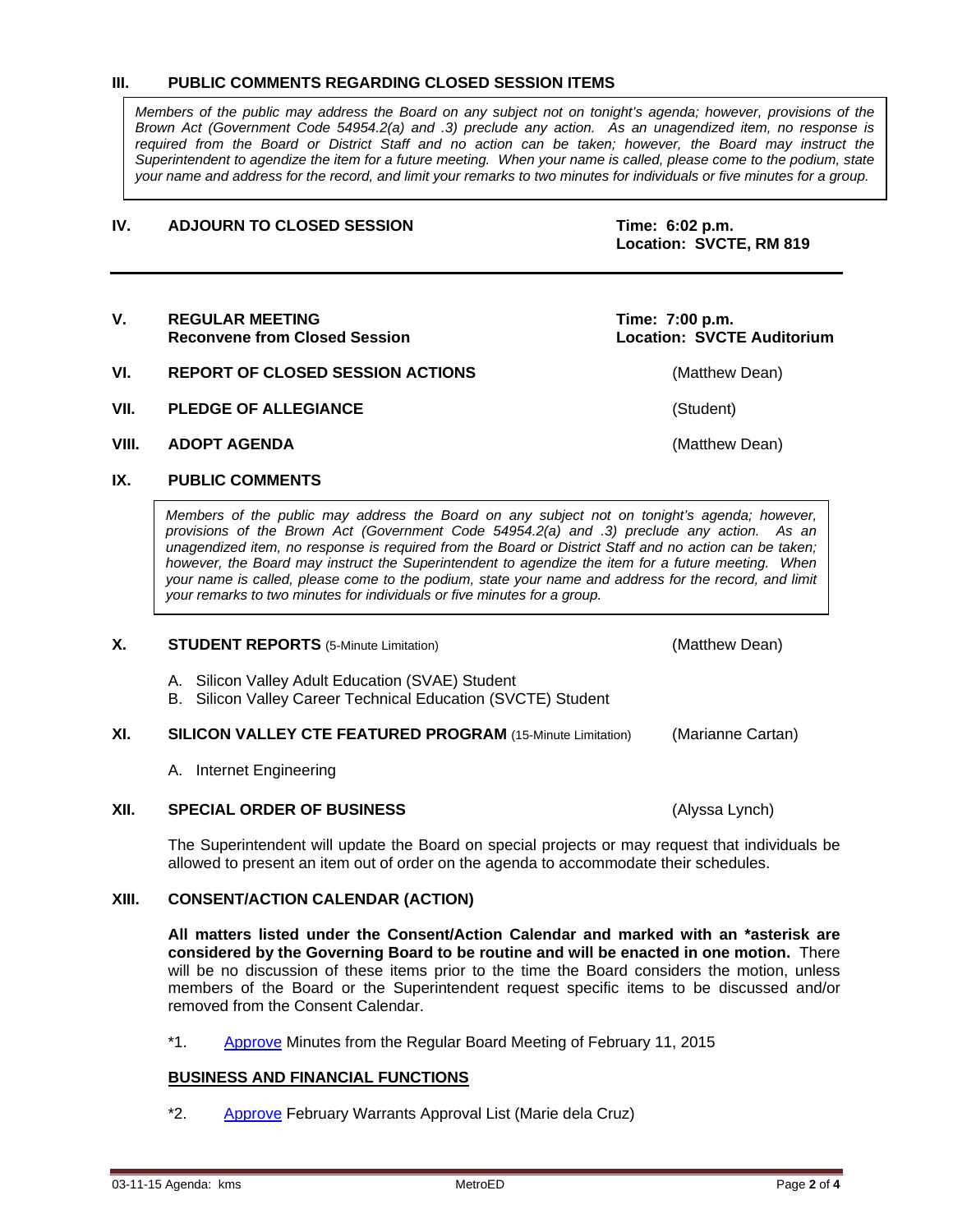- \*3. [Approval](http://fbsd.metroed.net/ksmith/Board_Agenda/03-11-15BoardAgenda/Item-03.pdf) of the Master Agreement for Programs and Services Between Metropolitan Education District and Campbell Union High School District (Alyssa Lynch)
- \*4. [Approval](http://fbsd.metroed.net/ksmith/Board_Agenda/03-11-15BoardAgenda/Item-04.pdf) of the Master Agreement for Programs and Services Between Metropolitan Education District and East Side Union High School District (Alyssa Lynch)
- \*5. [Approval](http://fbsd.metroed.net/ksmith/Board_Agenda/03-11-15BoardAgenda/Item-05.pdf) of the Master Agreement for Programs and Services Between Metropolitan Education District and Los Gatos-Saratoga Union High School District (Alyssa Lynch)
- \*6. [Approval](http://fbsd.metroed.net/ksmith/Board_Agenda/03-11-15BoardAgenda/Item-06.pdf) of the Master Agreement for Programs and Services Between Metropolitan Education District and Milpitas Unified School District (Alyssa Lynch)
- \*7. [Approval](http://fbsd.metroed.net/ksmith/Board_Agenda/03-11-15BoardAgenda/Item-07.pdf) of the Master Agreement for Programs and Services Between Metropolitan Education District and San Jose Unified School District (Alyssa Lynch)
- \*8. [Approval](http://fbsd.metroed.net/ksmith/Board_Agenda/03-11-15BoardAgenda/Item-08.pdf) of the Master Agreement for Programs and Services Between Metropolitan Education District and Santa Clara Unified School District (Alyssa Lynch)
- \*9 [Approve](http://fbsd.metroed.net/ksmith/Board_Agenda/03-11-15BoardAgenda/Item-09.pdf) Change Orders #001 and #002, SVCTE Buildings 200 & 600 Restrooms Renovations Project (Southland Construction, Inc. – Total \$4,482.02) (Scott Hall)

#### **PERSONNEL FUNCTIONS**

\*10. [Approve](http://fbsd.metroed.net/ksmith/Board_Agenda/03-11-15BoardAgenda/Item-10.pdf) Personnel Assignment Orders #2015-09 (Marie dela Cruz)

#### **INSTRUCTIONAL AND STUDENT FUNCTIONS**

\*11. [Approve](http://fbsd.metroed.net/ksmith/Board_Agenda/03-11-15BoardAgenda/Item-11.pdf) Electrical Certificate Program Agreement with CET (Suzi Glass)

**Recommendation: It is recommended the Governing Board approve Consent Calendar items \*1 through \*11.**

**MOTION: \_\_\_\_\_\_\_\_ SECONDED: \_\_\_\_\_\_\_\_ DISCUSSION VOTE: \_\_\_\_\_\_\_\_\_\_**

#### **XIV. INFORMATION ITEMS/DISCUSSION ITEMS**

- 12. [Legislative](http://fbsd.metroed.net/ksmith/Board_Agenda/03-11-15BoardAgenda/Item-12.pdf) Update (Alyssa Lynch)
- 13. [New](http://fbsd.metroed.net/ksmith/Board_Agenda/03-11-15BoardAgenda/Item-13.pdf) MetroED Radio Announcements (Alyssa Lynch)
- 14. [Presentation:](http://fbsd.metroed.net/ksmith/Board_Agenda/03-11-15BoardAgenda/Item-14.pdf) Potential TeenForce/MetroED Partnership (Alyssa Lynch)

#### **XV. ACTION ITEMS AND REPORTS**

#### **BOARD AND ADMINISTRATIVE FUNCTIONS**

15. [Choose](http://fbsd.metroed.net/ksmith/Board_Agenda/03-11-15BoardAgenda/Item-15.pdf) an Alternate Representative for the Santa Clara County School Boards Association (SCCSBA) (Alyssa Lynch)

#### **BUSINESS AND FINANCIAL FUNCTIONS**

16. [Approve](http://fbsd.metroed.net/ksmith/Board_Agenda/03-11-15BoardAgenda/Item-16.pdf) Second Interim Financial Report, Fiscal Year, 2014-15 (Marie dela Cruz)